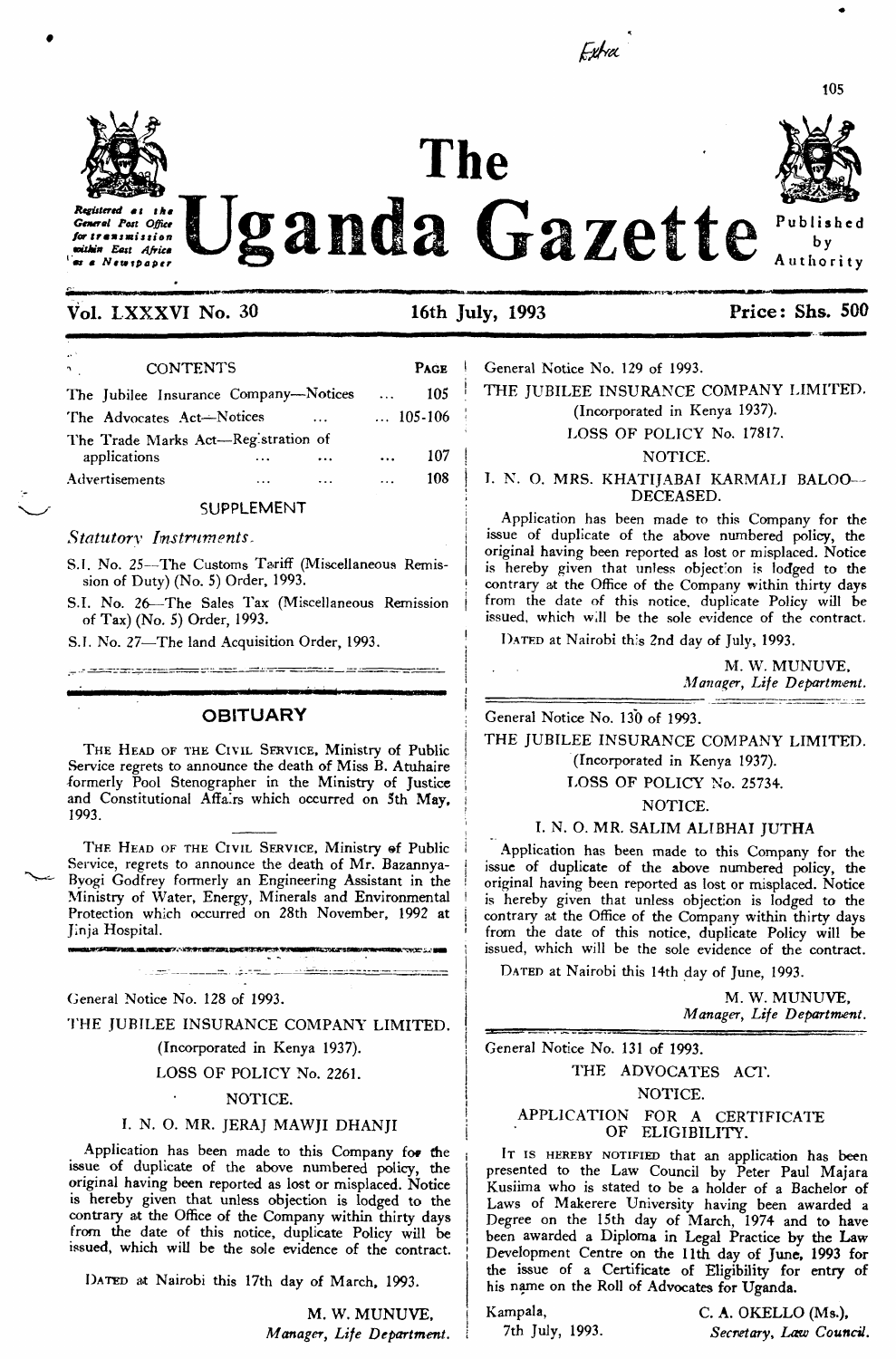General Notice No. 132 of 1993.

#### THE ADVOCATES ACT.

## NOTICE.

# APPLICATION FOR A CERTIFICATE OF ELIGIBILITY.

IT IS HEREBY NOTIFIED that an application has been presented to the Law Council by Charles Tasika Kisakye who is stated to be a holder of a Bachelor of Laws of Makerere University having been awarded a Degree on the 20th day of March, 1992 and to have been awarded a Diploma in Legal Practice by the Law Development Centre on the 11th day of June, 1993 for the issue of a Certificate of Eligibility for entry of his name on the Roll of Advocates for Uganda.

> C. A. OKELLO (Ms.), *Secretary, Law Council.*

Kampala, 6th July, 1993.

General Notice No. 133 of 1993.

#### THE ADVOCATES ACT.

#### NOTICE.

#### APPLICATION FOR A CERTIFICATE OF ELIGIBILITY.

IT IS HEREBY NOTIFIED that an application has been presented to the Law Council by Luke Otagwa who is stated to be a holder of a Bachelor of Laws of Makerere University having been awarded a Degree on the 15th day of January, 1988 and to have been awarded a Diploma in Legal Practice by the Law Development Centre on the 11th day of June, 1993 for the issue of a Cert ficate of Eligibility for entry of his name on the Roll of Advocates for Uganda.

> C. A. OKELLO (Ms.), *Secretary, Lazo Council.*

Kampala,

5th July, 1993.

General Notice No. 134 of 1993.

THE ADVOCATES ACT.

NOTICE.

## APPLICATION FOR A CERTIFICATE OF ELIGIBILITY.

IT IS HEREBY NOTIFIED that an application has been presented to the Law Council by Eyaa-Eyotia who is stated to be a holder of a Bachelor of Laws of Makerere University having been awarded a Degree on the 23rd day of January, 1987 and to have been awarded a Diploma in Legal Practice by the Law Development Centre on the 11th day of June, 1993 for the issue of a Certificate of El'gibility for entry of his name on the Roll of Advocates for Uganda.

 $\begin{array}{ccc} \mathbb{P}_{\text{max}} & \mathbb{P}_{\text{max}} & \mathbb{P}_{\text{max}} & \mathbb{P}_{\text{max}} & \mathbb{P}_{\text{max}} & \mathbb{P}_{\text{max}} & \mathbb{P}_{\text{max}} & \mathbb{P}_{\text{max}} & \mathbb{P}_{\text{max}} & \mathbb{P}_{\text{max}} & \mathbb{P}_{\text{max}} & \mathbb{P}_{\text{max}} & \mathbb{P}_{\text{max}} & \mathbb{P}_{\text{max}} & \mathbb{P}_{\text{max}} & \mathbb{P}_{\text{max}} & \mathbb{P}_{\text{max}} & \mathbb{P}_{\text{$ **v • •.,• z.?** *Secretary, Law Council.* Kampala,

5th July, 1993.

General Notice No. 135 of 1993.

## THE ADVOCATES ACT.

## ' NOTICE.

# <sup>|</sup> APPLICATION FOR A CERTIFICATE OF ELIGIBILITY.

IT IS HEREBY NOTIFIED that an application has been presented to the Law Council by James Mugira who is stated to be a holder of a Bachelor of Laws of Makerere University having been awarded a Degree on the 20th day of March, 1992 and to have been awarded a Diploma \* in Legal Practice by the Law Development Centre on • the 11th day of June, 1993 for the issue of a Certificate of Eligibility for entry of his name on the Roll of Advocates for Uganda.

> C. A. OKELLO (Ms.), <sup>I</sup> *Secretary, Law Council.*

Kampala, 5th July, 1993.

General Notice No. 136 of 1993.

#### **THE ADVOCATES ACT.**

#### NOTICE.

# APPLICATION FOR A CERTIFICATE OF ELIGIBILITY.

IT IS HEREBY NOTIFIED that an application has been presented to the Law Council by Adolf Mwesige who is stated to be a holder of a Bachelor of Laws of Makerere University having been awarded a Degree on the 20th day of March, 1992 and to have been awarded a Diploma in Legal Practice by the Law Development Centre on the 11th day of June, 1993 for the issue of a Certificate of Eligibility for entry of his name on the Roll of Advocates for Uganda.

> C. A. OKELLO (Ms.), *Secretary, Law Council, s^x*

Kampala,

Kampala,... 8th July,' 1993.

8th July, 1993.

General Notice No. 137 of 1993.

<u> 2007 - John Amerikaanse kalendis</u>

#### THE ADVOCATES ACT.

#### NOTICE.

## APPLICATION FOR A CERTIFICATE OF ELIGIBILITY.

IT IS HEREBY NOTIFIED that an application has been presented to the Law Council by Francis Mpairwe who is stated to be a holder of a Bachelor of Laws of Makerere University having been awarded a Degree on the 23rd day of March, 1990 and to have been awarded a Diploma in Legal Practice by the Law Development Centre on the 11th day of June, 1993 for the issue of a Certificate of Eligibility for entry of his name on the Roll of Advocates for Uganda.

> C. A. OKELLO (Ms.), *Secretary, Lazo Council.*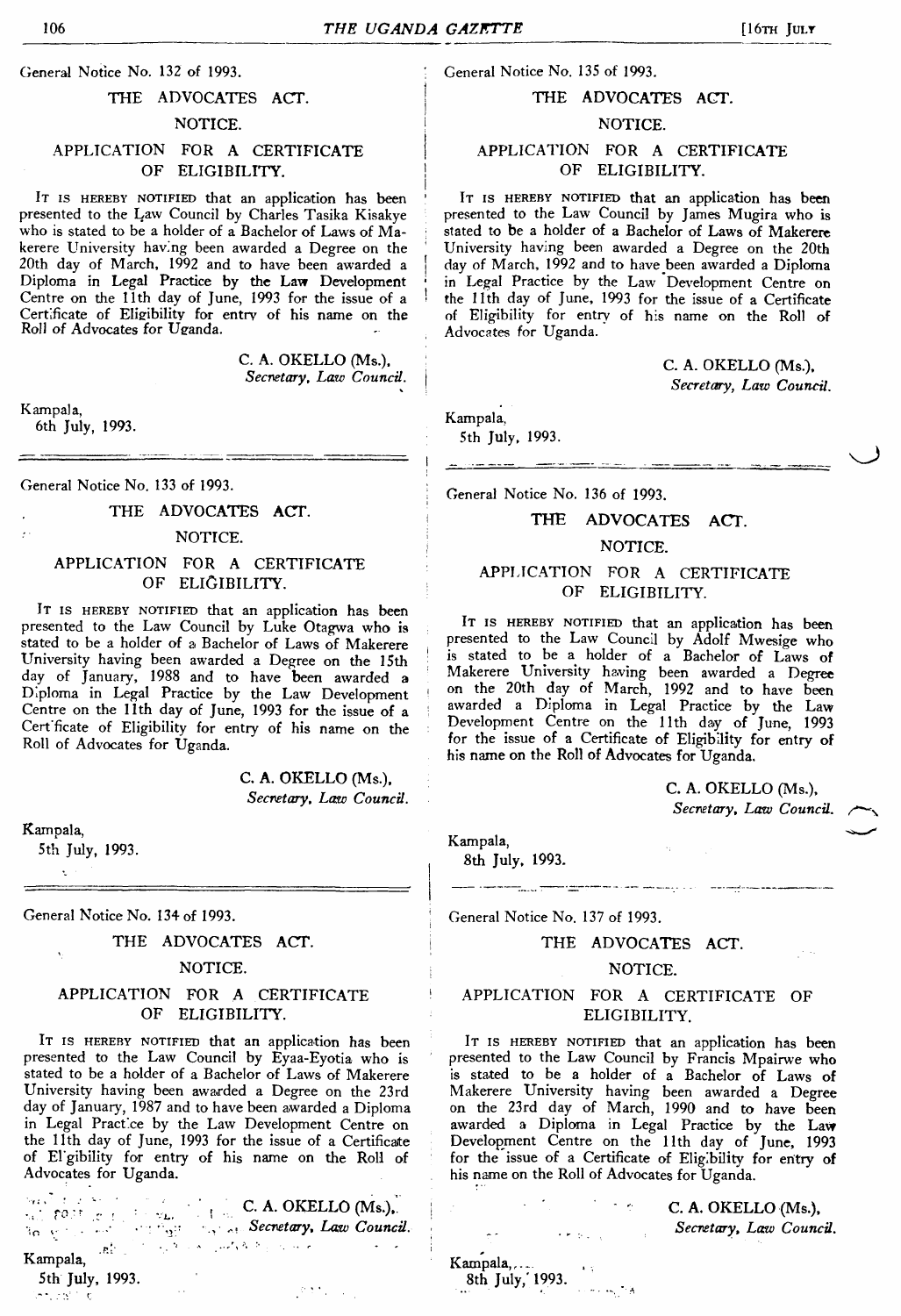**(Jenera) Notice No. 138 of 1993.**

**THE TRADE MARKS ACT.**

**■ ' (Cap. 83).**

# **NOTICE. .**

Notice is hereby given **that any person who has grounds to oppose the registration of any of the marks advertised herein may within sixty days from the date of this** *Gazette,* **lodge a Notice of opposition on Trade Mark Form No. 6 together with a fee of Shs. 4,000 in case of National applicants or USS 250 in case of foreign applicants. The period of lodging Notice of reposition may be extended in suitable cases by the Registrar as he thinks fit upon such terms as he may direct. .Formal opposition should not be lodged until after reasonable notice has been given by letter to ths applicant so that he may have an opportunity to withdraw his application before the expense of opposition proceedings is incurred. Failure to give such notice will be taken into account in considering any appi:??f'on by the opponent for an order for costs if the opposition is uncontested by the applicant. Representations of the marks herein advertised can be inspected at <he Office of' the Registrar of Trade Marks, Parliamentary Buildings. P.O. Box 7151. Kampala.**

**(21)** Application No. **17914** in Part **"A". (52) Class 29 (Schedule III). (54) SUNWILL (58) (59) (60) " ... . . (57)** *Nature of goods—***All goods included in Class 29. (73)** *Name of applicant—***Wills International Limited, (77)** *Address—***P.O. Box 508, Kampala». (74) (22)** *Date of filing application—***7th July, 1993. (21)** Application N<sup>o</sup>. **17884** in Part **"A". (52) Class 14 (Schedule III). (54)** Aocodile **(58) (59) (60) (57)** *Nature of goods***—Clocks, watches, timepiece. (73)** *Name of applicant—***Crocodile International (Pte) Ltd. . (77)** *Address—***3, UBI Avenue 3, Crocodile House • 4-07-00, Singapore 1440. (74)^'**  $(22)$  *Date of filing application*—30th June. **1993.** And substantively, 1993? In a search  $\frac{1}{2}$  is a set one.



**Kampala,**